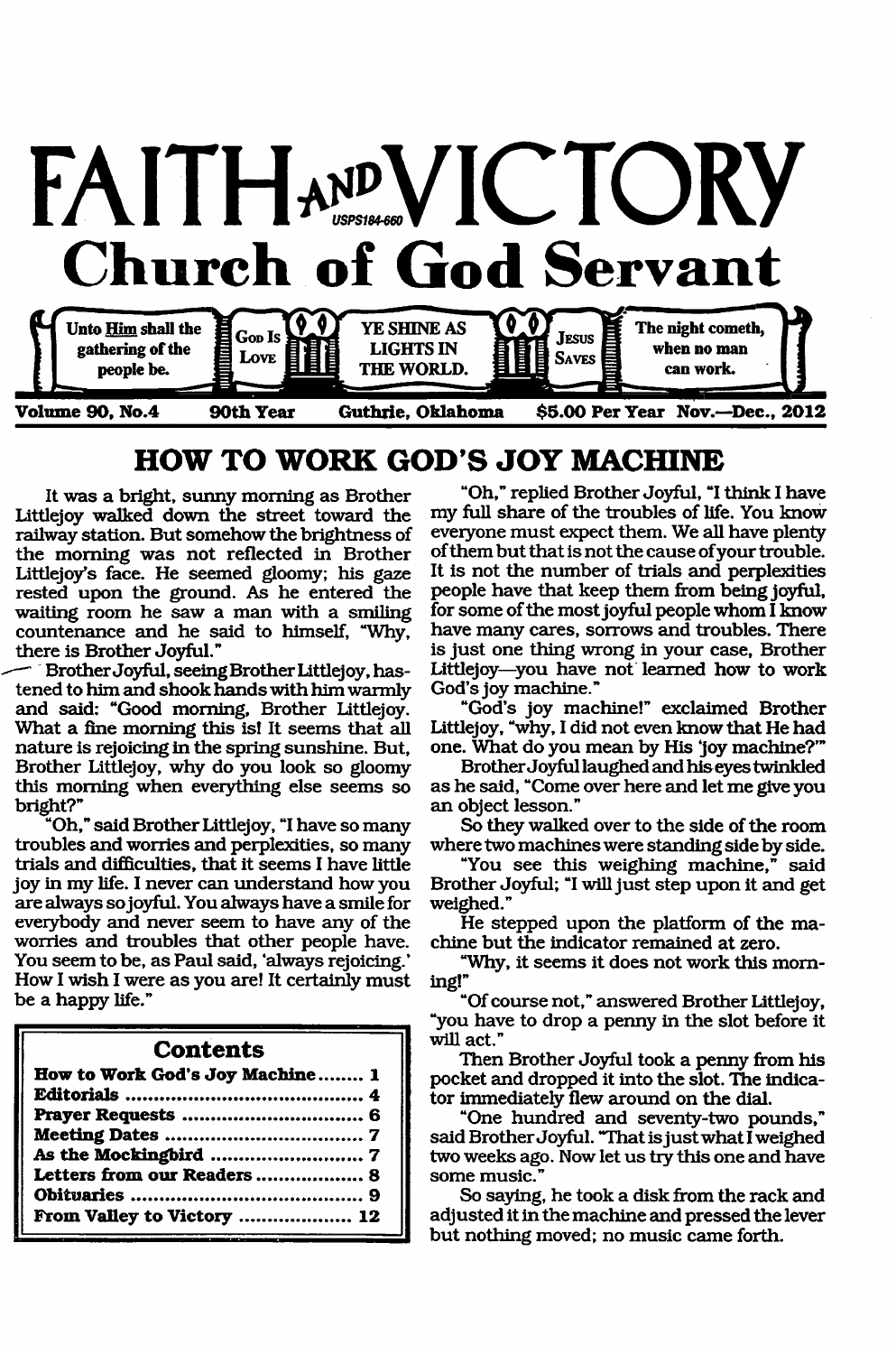"Why," said Brother Littlejoy, "it will not play until you drop a nickel into the slot."

"Oh," said Brother Joyful, "that's the way!" He dropped a nickel into the slot and the machine began sounding forth its melody.

Sitting down on a seat nearby they listened until the music ceased, when Brother Joyful said:

"You see I might have stood there on the platform of that weighing machine all day and wished to have known my weight ever so much but I should not have found it out until I had dropped a penny into the slot. We might have stood there by the music box all day and wished to hear it play; we might have asked it ever so earnestly to play for us but until the nickel was dropped into the slot, there could be no music. Now God has a joy machine and it works on the plan of the slot machines. You can see its picture almost anywhere in the Bible. But there is a real place where you can get the joy—real joy and there is plenty of it. This music box will play a tune for each nickel dropped into it and so God's joy machine will yield you a heart full of joyfulness every time you can get it to work and it always works whenever you proceed right. Some people merely stand around and look at the box. They see others getting joy out of it and often try to get joy but somehow it does not work for them. The trouble is they do not put in the coin; in other words, they do not do what is necessary to get the machine to work. The joy is there, plenty of it, enough for everybody; there is no reason why people should be without it."

"Well," sighed Brother Littlejoy, "I would give almost anything if I knew how to get joy like you but I suppose it is not for me."

"Right there is where you are mistaken," said Brother Joyful, "take another lesson from those machines yonder. They are set out in plain sight and the public, everybody who wishes, may, by dropping coins into the slots, get what the machines have to give. The more coins dropped, the better the owners are pleased. They do not want the weights; they do not want the music; these are provided for the public and whosoever will may have his full satisfaction on certain conditions. Now God's joy for His children is just the same—the more they have of it, the better pleased He is. The more joyful they are, the more joyful He is. You are mistaken in thinking that you are denied joy. You are not denied it anymore than you are denied music from the music box. If you know how to operate the box and are willing to pay the price you may have plenty of music. It is equally true that if you are willing to pay the price you can work God's joy machine all you please."

"Well," said Brother Littlejoy, "I do wish I knew how. And what do you mean by the price of joy?"

"It is something many people have notleamed yet," answered Brother Joyful; "but I will tell you the secret. I will tell you how I get God's joy machine to operate. A specified coin is required to operate these machines but there are many different things that will work God's machine. Sometimes one thing will do it, sometimes another and sometimes it takes several things together. The first thing I try is obedience. Wholehearted obedience to the Lord never fails to bring me a good supply of joy but that is a price many people are not willing to pay. They would like to have the joy but when it comes to obeying God and throwing their whole soul into that obedience they draw back. Often they obey reluctantly, with more or less unwillingness in their hearts, or they want to do it just a little differently from God's way. That kind of obedience never makes the joy machine work. There are others who are willing to obey God provided He will do so-and-so to suit them. Such people wait a long time for their joy. So long as theheart is closed up against God's commands you can count on God keeping a lock on the joy machine.

"Sometimes, and very often too, we have to drop some trust into the slot. If you are doubting God and questioning whether He means what He says or whether He will keep His promises the machine will not work. When I want a feast of joy I make sure that I am obeying God, and then I tell Him that I believe Him, that I trust myself and my all completely into His hands and that I feel perfectly safe in doing so, that I believe His eye is over me and His everlasting arms are beneath me and that He will work out everything for my good and keep me in whatever circumstances I am placed. That makes the joy machine work. Often it brings "joy unspeakable and full of glory.'

"Of course there is something else that goes with obedience and trust and that is really a part of them. It is submission. Unless our hearts say, Thy will be done,' the joy bells will not ring much. If we get any joy, it will be only a sort of human enthusiasm. I say the heart must say this. It is not enough for the mouth to say it; the heart must not say it reluctantly nor hesitatingly, for the joy will not come until the heart submits unreservedly.

"Praise is another thing that makes the machine work, that is, the kind of praise that comes from the depths of the heart—the kind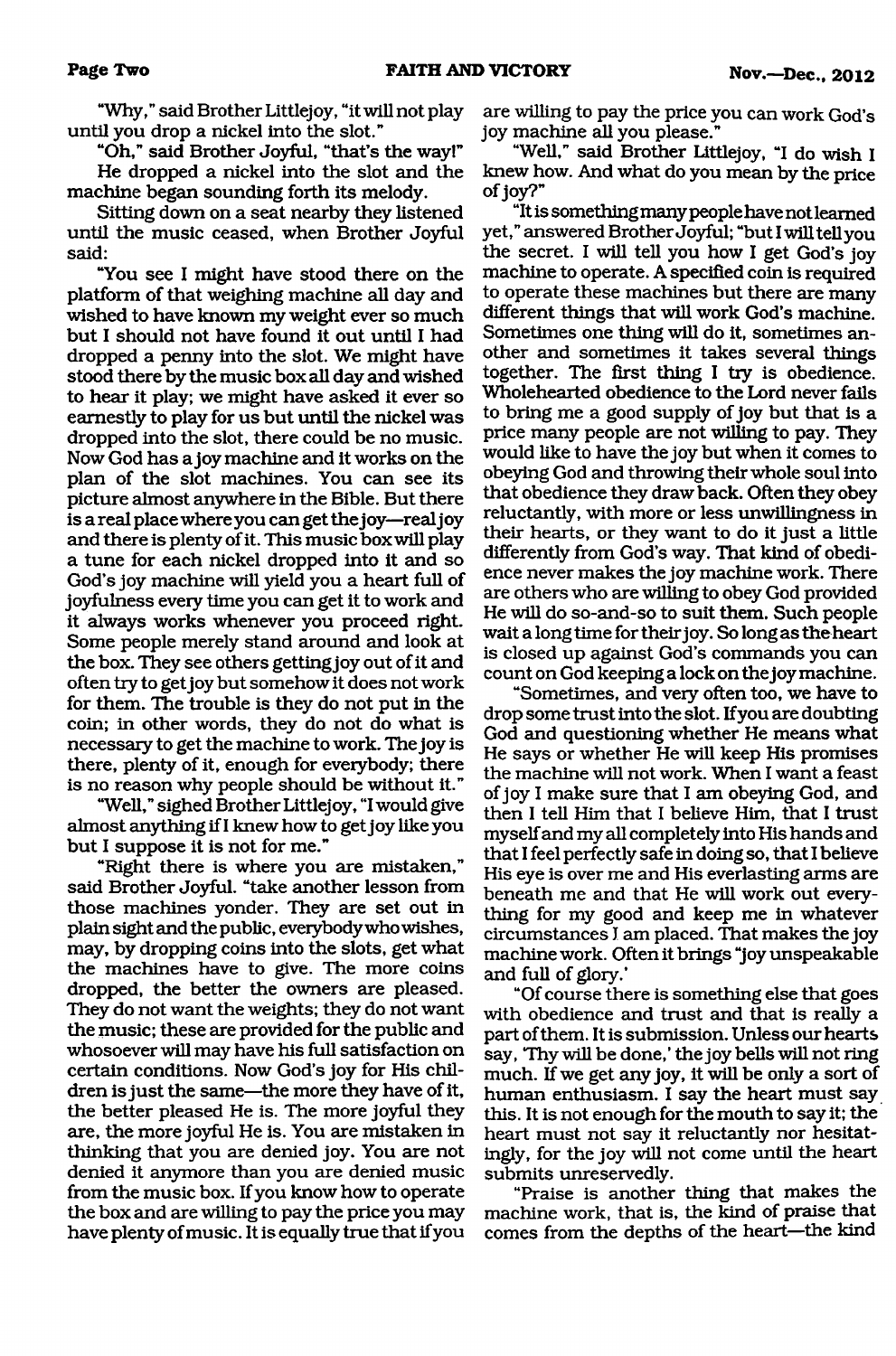that comes spontaneously from a deep appreciation of God's goodness and mercy. Only those who obey God have this kind. We may shout God's praise loud enough to be heard two blocks away but if we are not obeying Him, He knows it is a pretense, and it will not work the machine. One may be ever so enthusiastic and seem to be very happy but if he is not obeying God, what he gets does not come out of God'sjoy machine. Praise amounts to much when there is obedience back of it but is nothing but noise when it is otherwise.

"Sometimes it is patience and long-suffering that make the machine work. Sometimes when opposition or accusation come or when railing, abuse, scorn, or similar things must be borne, the joy machine does not work immediately. We have to put a good supply of patience into the slot and perhaps suffer awhile but when the proper time comes they will make the machine work all right.

"A smile or a cheery word or a bit of song, a kindly greeting, or almost any kindly act put into the slot may fill up our cup with joy when we are not expecting it. Sometimes nothing but enduring a hard trial will start the joy flowing. One may not be very joyful during the trial for the joy generally comes at the end of the trial. Some people think that it would be pleasant if they could put their trials into the slot and make the joy machine work but it does not work that way. It is the endurance that makes it work and the endurance will not make it work until it is dropped into the slot, that is, until we have endured through to the end of the trial.

"Then I find things in my pocketbook, too, that I can drop into the slot to make the machine work. Money in the pocketbook will not make God's joy-machine work anymore than it will make yonder machine play music. When people look into their pocketbooks and see only money, the only joy it can make is a sort of selfish, human joy. I know of people who can see something besides money in their pocketbooks. Why, just the other day Brother Sympathy looked into his pocketbook and saw a sack of flour there for the Widow Grimes. And last fall one day he looked into it and saw a whole ton of coal for old Mrs. Benson and an overcoat for Tom Jones, and a little later he found a pair of shoes for Johnnie Peters. Of course, he took them all out and delivered them to their owners. I suppose you wonder why his face shone so in meeting. It was because these things, and many more like them, kept God's joy machine going.

"Now Brother Littlejoy, I have told you a few of the things that will make the machine work when put into the slot, and I am sure that if you will use them your joy-cup will not be empty much of the time."

"Well, Brother Joyful," said Brother Littlejoy, "you have surely taught me a lesson. If that is the way to get joy and if I can have it as well as anybody, I think I shall tiy to get my share in the future. But how am I to get rid of all my troubles and worries and heavy burdens?"

"Why," answered Brother Joyful, "you are working the wrong machine; you do not get such things from the Lord."

"What do you mean?" asked Brother Littlejoy.

"Why satan has a slot machine also and many people are working it overtime. Some good people are working it but they do not know they are using satan's machine.

"Please expalin yourself," said Brother Littlejoy, "I do not know what you mean."

"It is this way," replied Brother Joyful; "satan has a great machine, or I might say several different ones, and there are many different things that can be dropped into the slots to make them work. But none of the things that work God's machine will work satan's. Now, you have, you say, trouble and gloom and such things. These come from satan's machine. This is the way it works: You drop some unbelief into the slot and you get darkness and fear; doubts, and you get gloom and despondency; disobedience, and you get condemnation; fear, and you get weakness; murmuring, and you get discouragement. Oh, there are many things you can get out of satan's machine, and he is very glad to have you get them. Drop in some cross words, some fretfulness, some self-will, a little pride, a little suspicion of the brethren, a little envy, or anything of that sort, and you will get a large return from satan.

"Now, as I said, Brother Littlejoy, you have been working the wrong machine, and if you will just think awhile, you may be able to tell what you have been putting into the slot to get these things that you would like to be rid of. Perhaps it is a little disobedience or self-will or unbelief. Make a good, prayerful search and find out; then stop dropping things into the devil's slot machine. Turn your attention to learning how to operate God's joy machine and I am sure you will soon see a gratifying change."

As Brother Littlejoy walked out the door he said to himself, "I think Brother Joyful is right; I will begin working the other machine."

—Taken from *Heart Talks.*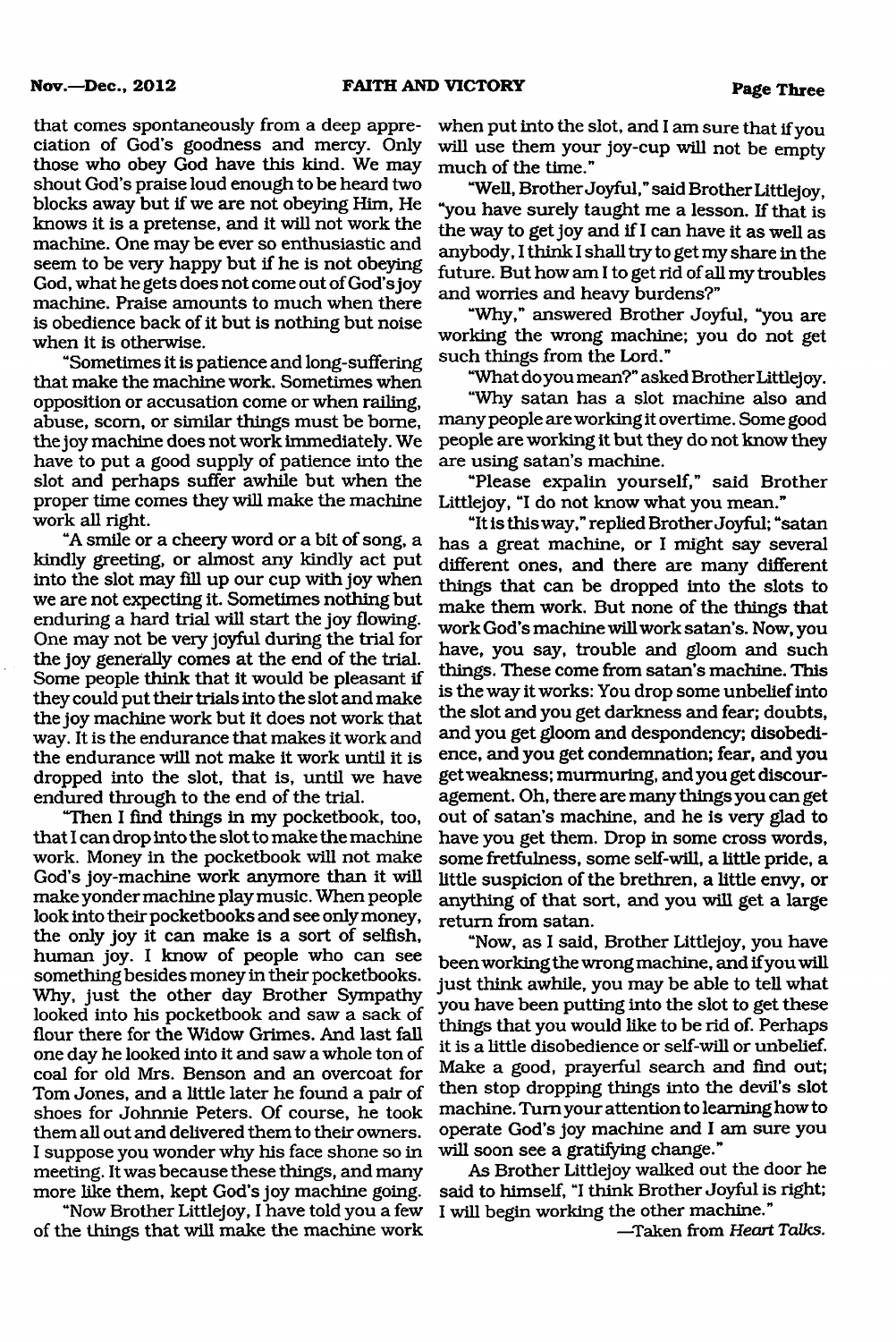# **FAITH AND VICTORY 12 PAGE HOLINESS MONTHLY** . . . **. . .** .

This non-sectarian paper is edited and published in the interest of the universal CHURCH OF GOD bimonthly by Willie Murphey, and other consecrated workers at the FAITH PUB-LISHING HOUSE, 4318 S. Division, Guthrie, OK 73044.

Notice to subscribers: When you move or change your address, please write us at once, giving your old and new address, and include your zip code number.

Dated copy for publication must be received by the 18th of the month prior to the month of issue.

#### **SUBSCRIPTION RATES** . . . . . . . . .

Single copy, one year.....................................................\$5.00 Package of 5 papers to one address, one year ......... \$20.00 Larger quantities are figured at the same rate.

This publication teaches salvation from all sin, sanctification for believers, unity and oneness for which Jesus prayed as recorded in John 17:21, and manifested by the apostles and believers after Pentecost. By God's grace we teach, preach, and practice the gospel of the Lord Jesus Christ-the same gospel that Peter, John, and Paul preached, taught, and practiced, including divine healing for the body. James 5:14-15.

Its motto: Have faith in God. Its object: The glory of God and the salvation of men; the restoration and promulgation of the whole truth to the people in this "evening time" as it was in the morning Church of the first century; the unification of all true believers in one body by the love of God. Its standard: Separation from sin and entire devotion to the service and will of God. Its characteristics: No discipline but the Bible, no bond of union but the love of God, and no test of fellowship but the indwelling Spirit of Christ.

Through the Free Literature Fund thousands of gospel tracts are published and sent out free of charge as the Lord supplies. Cooperation of our readers is solicited, and will be appreciated in any way as the Bible and the Holy Spirit teach you to do or stir your heart. "Freely ye have received, freely give." Read Ex. 25:2; I Chron. 29:9; II Cor. 9:7; and Luke 6:38.

Freewill offerings sent in to the work will be thankfully received as from the Lord. Checks and money orders should be made payable to Faith Publishing House. All donations are tax deductible.

A separate Missionary Fund is maintained in order to relay missionary funds from our readers to the support of home and foreign missionaries and evangelists.

In order to comply with Oklahoma laws as a non-profit religious work, the Faith Publishing House is incorporated thereunder.

The *Faith and Victory* is published bimonthly for \$5.00 per year by:

#### **FAITH PUBLISHING HOUSE**

**P. O. Box 518, 4318 S. Division, Guthrie, OK 73044 Office phone numbers: 405-282-1479, 800-767-1479; fax number: 405-282-6318. Internet address: <http://www.faithpublishing.com>**

**Postmaster: Send address changes to:** *Faith and Victory,* **P. O. Box 518, Guthrie, OK 73044.**



"And the LORD appeared unto him (Abraham) in the plains of Mamre:...And  $Edt$ iney said unto him, Where is Sarah thy wife? And he said, Behold, in the tent. And he said, I will certainly

return unto thee according to the time of life; and, lo, Sarah thy wife shall have a son. And Sarah heard *it f* in the tent door, which *was* behind

.... him....Therefore Sarah laughed within herself, saying, After I am waxed old shall I have pleasure, my lord being old also? And the LORD said unto Abraham, Wherefore did Sarah laugh, saying, Shall I of a surety bear a child, which am old? Is any thing too hard for the LORD? At the time appointed I will return unto thee, according to the time of life, and Sarah shall have a son. Then Sarah denied, saying, I laughed not; for she was afraid. And he said, Nay; but thou didst laugh." Genesis 18:1, 9-14.

Abraham and Sarah were faithful men and women of God. They had obeyed the call of the Lord to leave their home and family to travel into an unfamiliar country, however, when God told them they were going to have a son they found it hard to believe. In the previous chapter, at an earlier time, the Lord told Abraham about Sarah having a son and the Bible says, "Then Abraham fell upon his face, and laughed..." Both of them had a hard time believing that what God was promising to them would really come to pass. At least there is no record that Abraham laughed the second time the Lord told him this miracle would happen to Sarah. God was true to His word and He blessed them with a son that they called Isaac. It was through the seed of this child of promise that Christ was bom. Sarah obviously feared the Lord for when He called attention to her laughter, she sobered up rather quickly. No doubt she realized then that the Lord was serious about His promise of a child.

There was a time when Jairus called on Jesus to visit his daughter who was seriously ill. When Jesus entered the house, the people were weeping because she was dead. Jesus, however, said "...Weep not; she is not dead, but sleepeth." Luke 8:52. This was more than those in the room could believe. The scriptures say, "And they laughed him to scorn, knowing that she was dead." The unbelief of those people caused them to not be able to see Jesus work a miracle on this lady, for Luke 8:54 says, "And he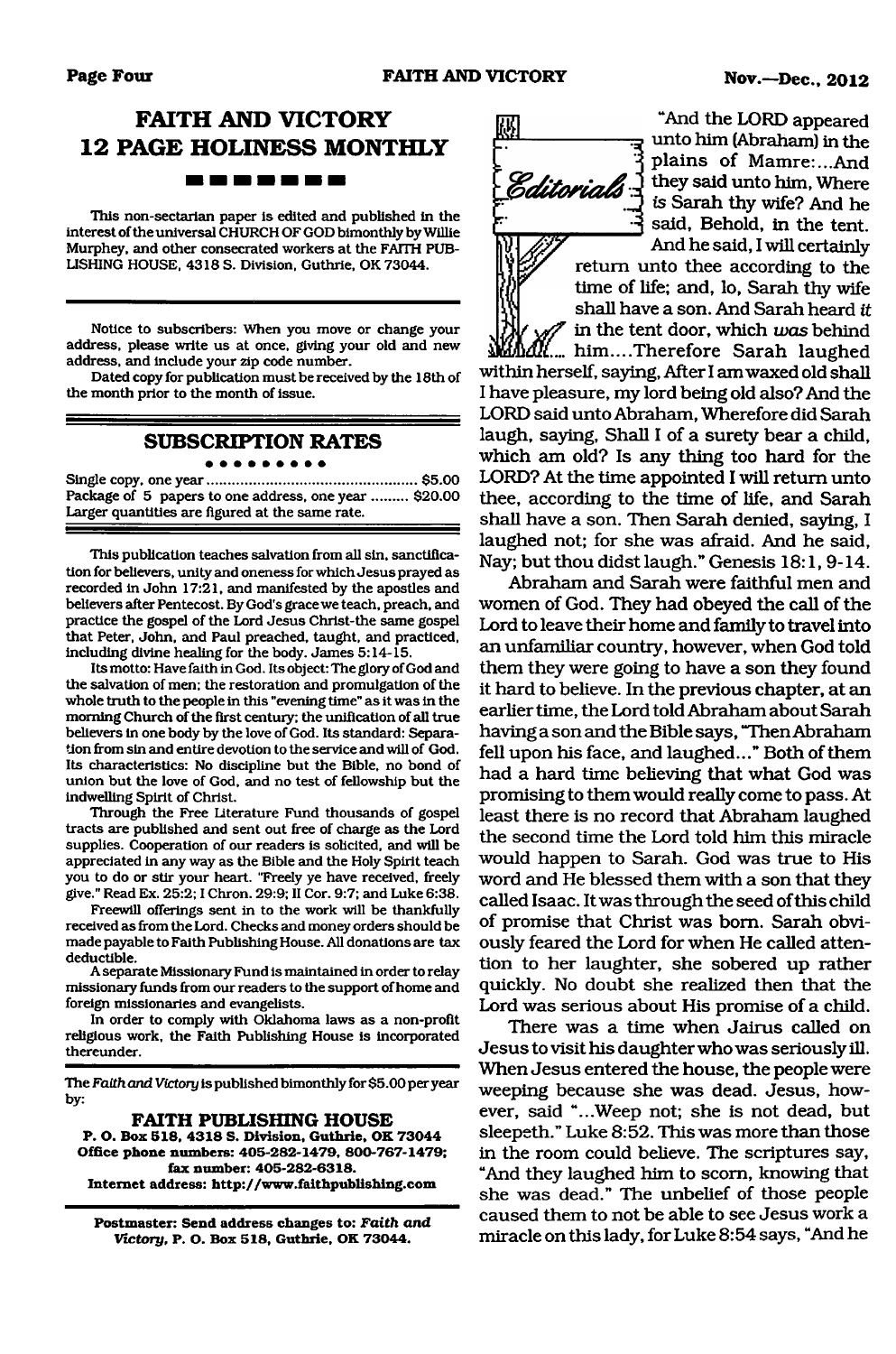**Nov.—Dec., 2012 FAITH AND VICTORY Page Five**

put them all out...." Luke 8:54. While the Lord reprimands many faithful people because of their unbelief, there is another class of people who, "laugh Him to scorn" and they are literally put out of the presence of His miracle working power. Jesus was grieved with His disciples on more than one occasion because of their unbelief. He performed many wonderful works and they still had trouble believing in His power. He chided them and tried to patiently teach them to have faith in God and believe His Words were truth.

After the resurrection the disciples had trouble believing that Jesus had really returned and he specifically showed Himself to Thomas and told him to "be not faithless but believing." Jesus followed this presentation to Thomas with a special blessing to those who have not seen and yet have believed. If we will believe God today, we will receive a share of that special blessing, we will find His promises are true in our life. His presence will be with us each day, and His saving, healing, and resurrecting power will transform our lives into a masterpiece of His creation.

"And Sarah said, God hath made me to laugh, so *that* all that hear will laugh with me." Genesis 21:6. Today we can laugh and rejoice with Sarah! God brought His promise to pass and gave her a son in her old age. This son gave seed for the birth of Christ and we are blessed too! By having faith in Christ, we are also numbered with the sons of faithful Abraham.

There are many people who once had trouble believing God's Word, but the Lord dealt with them and sent conviction to their hearts, and finally they did believe and they received the blessing from the Lord. When they look back at the days of their unbelief, they can laugh with others as they realize how foolish their mistrust of God's power really was. I am reminded of a story my father used to tell about a man who came to a creek that was frozen over. The man was afraid the ice would not support his weight to walk across, so he lay down on his stomach to spread his weight out over the ice and began to carefully crawl across the creek. While he was on his hands and knees, a team of horses came along pulling a wagonload of coal. The driver had no fear of the ice breaking and urged the team to go right over the creek. Can you imagine the chagrin of the man who was afraid the ice would not support him after the team came

along? I am sure he got up pretty quickly and probably had quite a laugh at his mistrust. I have heard stories of people who ridiculed the Saints for the way they dressed and the way they lived. Then the Lord began dealing with them, and guess what? They saw that what they ridiculed in the past was right! They can then laugh with others about the foolishness of their behavior in the past. God's saving grace transformed them so completely that they look back at the ignorance of their past and marvel about how far God has brought them.

Jesus spoke of a man who had two sons. The father went to the first and asked him to go work in his vineyard. The son told his father, "I will not." But afterward he repented and went. The fact that he repented and went anyway speaks well of him. Perhaps this son began to think about all of the good things his father had done for him in the past. Maybe he knew the things that needed to be done could not wait until later. This change of heart did please his father. I fear there are many of us who have responded to the call of the Lord in a manner similar to this son. Initially there was a desire to do things that were only pleasing to ourselves, but once we considered the broader scheme of life we repented of our selfish impulses and did the bidding of our heavenly Father. This brings a sense of peace that is accompanied by the Father's blessing.

There is another group of people who will not be able to experience this joyous laughter. It is the scoffer and the unbelieving soul who will not listen to, nor heed, the dealings of the Lord. The third chapter of second Peter tells about scoffers that will come in the last days, walking after their own lusts and saying, "Where is the promise of His coming?" These foolish people will carry on in their sinful lives until they are ushered into the judgement of God. What a sad fate awaits them! Destruction, torment and everlasting punishment is their eternal destination. All wisdom will laugh at them, not with them! Their own conscience will torment them because they did not believe the Words of truth about the fury of God's wrath being poured out upon the wicked.

Those who can lift their hands to the song that says, "He lifted me out of the deep miry clay and settled my feet in the straight narrow way," have a testimony to tell that they can laugh, sing, and shout about. For God has been so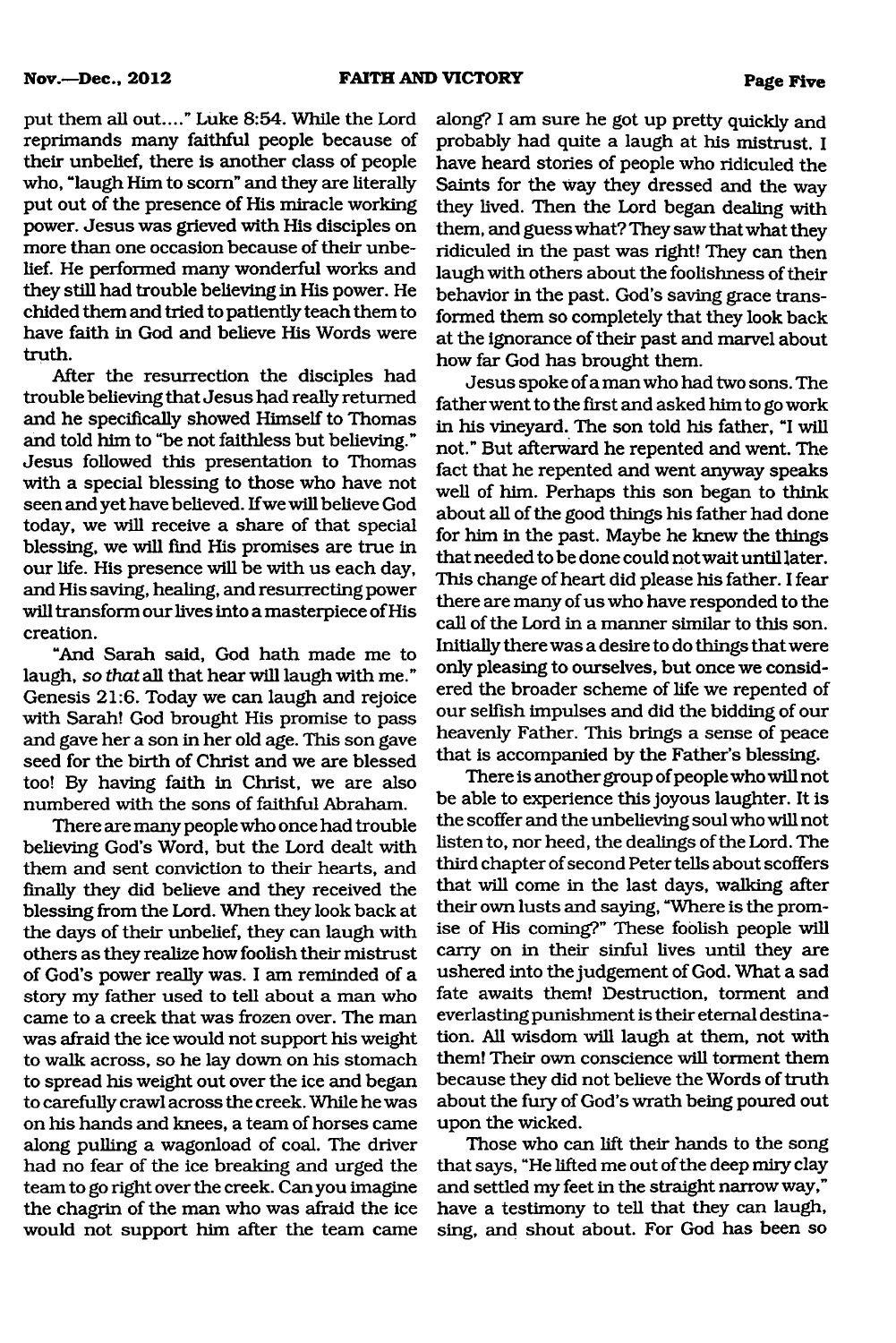good to them in transforming their thoughts and ways of the past! Those who respond to the dealings of the Lord in their life will find that they will be able to laugh with a heart of joy for God's great goodness to them.

> —Bro. Willie E. Murphey [wemuiphey@yahoo.com](mailto:wemuiphey@yahoo.com)



# **Standing Prayer Requests**

Bro. Roger Anderson Sis. Agnes Burleson Bro. Gary Burleson Sis. Gladys Cashio Sis. Helen Carson Sis. Genevieve Carver Sis. Elizabeth Corteway Sis. Waneta Creel Bro. Terry Dawson Sr. Sis. Guy Domin Blake Doolittle Sis. Dorall Forbes Bro. Dan Gellenbeck Bro. Troy Gentry Jaden Howard Sis. Patsy Jordan Sis. Eamestine Jordan Sis. Karoline Kessler Bro. Mark and Sis. Darlene Knight Sis. Evodna Marler Sis. Virginia Myers Sis. Elsie M. Offerman Bro. Vernon Robinson Bro. David Runion Bro. Edward and Sis. Gloria Taylor The Mitch Taylor family Sis. Norma Tiller Bro. Delmar Wilkins Sis. Jan Wood

## **SPECIAL NOTICES**

#### **YOUR CELL PHONE SONG SERVICE MINISTRY**

An idea for sharing the Saints singing with those who are unable to attend worship services has recently emerged. Merely make arrangements with someone who is unable to attend service to see if they would wish to listen in to the singing, etc. Simply call their number from your cell phone and place it on a cushion beside you. They may not be able to hear aswell as they would like, but the congregational singing and speaking could still prove a blessing.

The person receiving the call is able to hang up at any time if they need to go. With prior arrangements, no words or speaking are necessary to initiate or end the call...yet the one on the receiving end may feel remembered, thought of, and receive an extra blessing.

Take care to silence the ringing mode of your phone to prevent disruptions in the worship service.

Let us further the Gospel in every possible way and remember those at a distance, or those who for other reasons are unable to attend service. ——Bro. Nelson Doolittle

### **"GOD'S FIVE MINUTES"**

 $\frac{1}{2}$  and an analysis of  $\frac{1}{2}$ 

Bro. Ed Wilson of the Neosho, MO congregation has been doing a five minute daily broadcast on the local radio station KNEO (91.7 FM). It is a combination of devotional thoughts, inspiration, and challenges. While it does serve as one type of outreach to our local community, it can also be a blessing to many others worldwide through KNEO's website (www. KNEO.org).

The program is broadcast on KNEO 91.7 FM each weekday morning (Monday-Ftiday) at approximately 6:35 am (CST). You can listen to the live stream online by clicking on the "Listen Live worldwide" button on the right side of the page. You can also listen to the previous week's 5 broadcasts that are archived. Those are accessed by clicking on the "Programs" tab at the top of the page, then "Local Programs," then "God's 5 Minutes."

We trust this can be a blessing to many people. Thanks, **—Bro. Ronald Cole**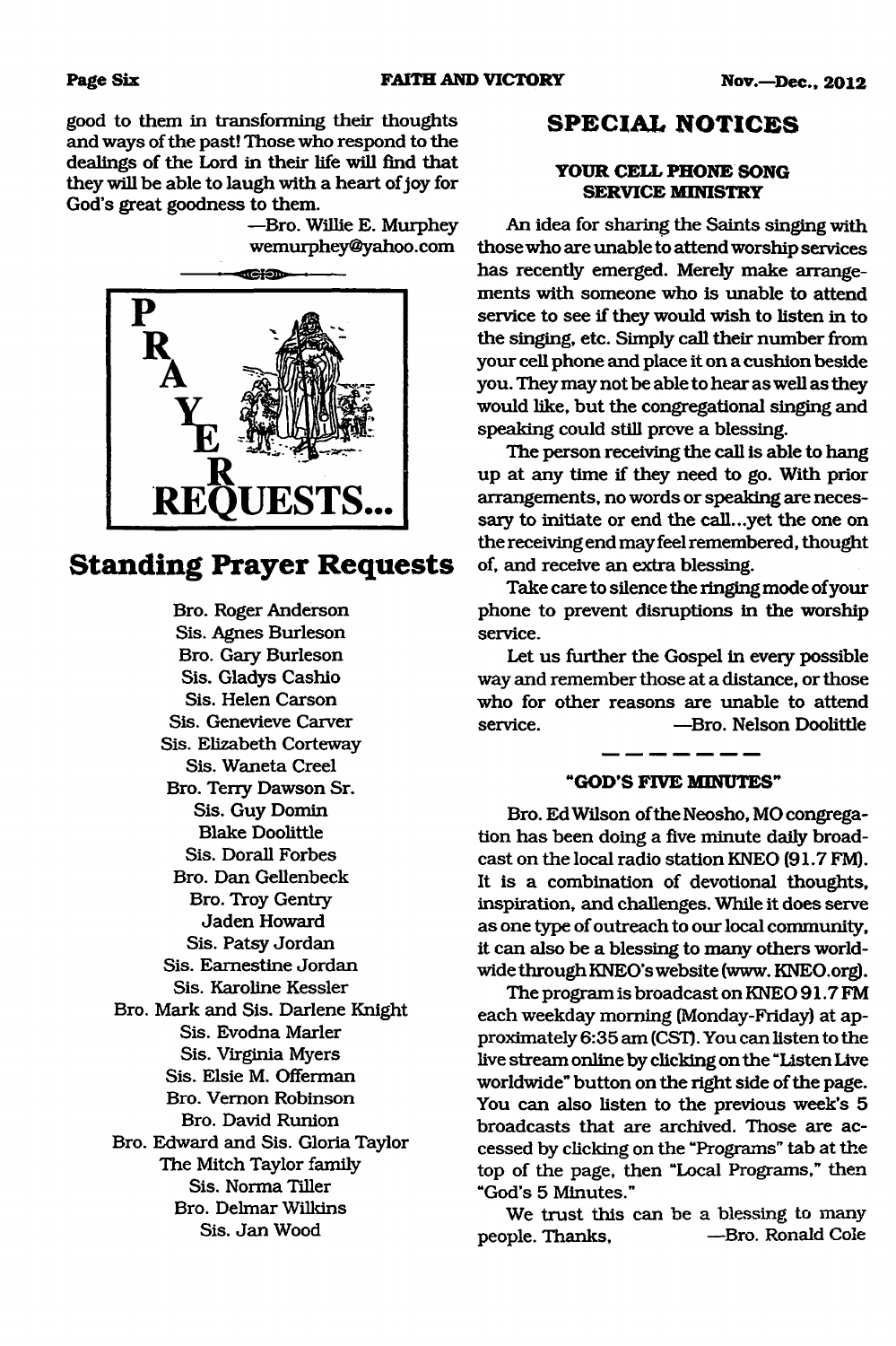# **MEETING DATES**

**California State Assembly Meeting—**

December 28-January 6

# **M E E T IN G N O T IC E S**

### **CALIFORNIA STATE ASSEMBLY MEETING**

The annual California State Assembly Meetingwill be held, Lord willing, from December 28, 2012 through January 6,2013. The first service will be Friday evening at 7:30 p.m. There will be three services daily throughout the remainder ofthe meeting at 10:30 a.m., 2:30p.m. and 7:30 p.m.

The campground is located at 12312 Osborne PL, Pacoima, CA 91331. All are welcome and encouraged to attend. Your presence and prayerful support will add much to the success of the meeting. Three meals are provided daily as well as accommodations for those needing them. Expenses are met by freewill offerings.

For more information you may contact: Sunset Guest Home (818) 899-2022; Bro. Paul Phillips (661) 251-6956 or Bro. Herbert Clay (818) 897-1396. The chapel phone number is: (818) 899-9021.

**As the Mockingbird**

----■i .gBaUP' O----

**Anonymous**

**"Speaking to yourselves in psalms and hymns and spiritual songs, making melody in your heart to the Lord;" Ephesians 5:19.**

**Speaking language so melodic, Bobbing at the top-most leaf; Over young ones watching, waiting, While by thorny boughs enwreathed.**

**So may I instruct my loved ones Learn and sing the sacred hymns.** Thoughts of strength and counsel lay up **When the watching comes for them. Or, when—**

**Yawning night before me stretches Giving care 'side dear one's bed, Peace surpassing understanding Lyrics whispered teaching yet... Prepare my heart for what comes next.** **Roving eyes search out to find** him **Witness to his faithful lays Finding drab-gray head turned upward, Wise, we say, "He sings to praise!" So may I greet our Creator. (Nature in order surely does.)**

**Songs that ring out in the sunshine Rememb'ring, echo in my woes. For, when—**

**In my many merry moments Opting for a spiritual song Gladly share them with the Giver 'Twill thereby the joy prolong... When silence beckons for a song.**

Truly, though, birds sing of conflict. **"Mine," he says. "Foes stay away." Wary hawks have learned a lesson**

**To save their eyes, wheeled far astray. So may I, as I see him do, Strive to keep the offence aloft** From Saints of old and now still hear it, **"'Tis well worth whate'er the cost."**

So, when-

**Earning bread...diligent keeping Come musings in an undertone In answer to the Spirit's groanings** A message sent within an ode... **intent, search out the sacred code.**

**Singing songs from others borrowed As, with dark, distills the dew Still, the night's deep stillness breaking Throbbing notes keep up the tune.**

**So may I state my position Hymning poems by others penned, (Adding this amongst the others,)** Of purpose sing them once again.

**And, when—**

**Waking...notes and phrases circling Fragment of a hymn once heard Then, through scores of scores go leafing Where tune and rhyme may teach the words From Him who taught the mockingbirds.**

**LORD, make my conflicts thus melodic. Help me do battle with a song, To You Who hears each idle word Breathing back a prayerful psalm Find love...joy...peace To suffer long. Amen...Amen.**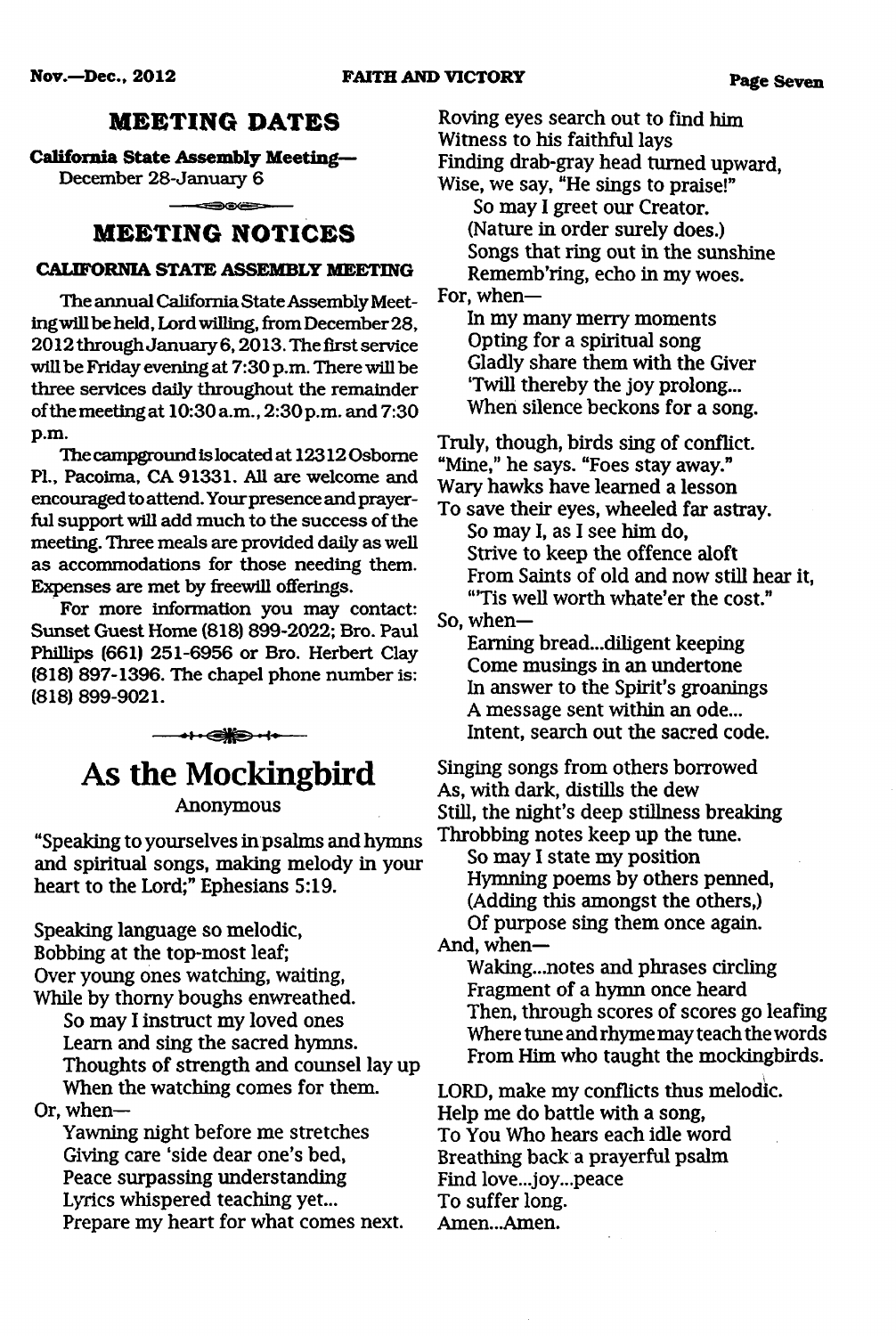



NC—Dear One's: I thought I would share some of the things the dear Lord has done for me. In 19831found out I had colon cancer. I had six little children, all of them nothing but babies. I asked the Lord to let me live long enough for them to take care of themselves. He went way beyond that. All of them except one, our oldest daughter, are still living and have children of their own, plus we have two great-grandchildren. There have been many prayers that He has answered for me. This may sound silly to some, but a lot of times I forget where I put something. Sometimes it is money to pay bills and I have no idea where I put it, and I will say, "Lord, I guess you will have to help me," and He will show me exactly where I put it. Praise the Lord! What a mighty God we serve!

I hope this will be a blessing to someone.

P.S. I have seven grandchildren and two great-grandchildren. Your sister in Christ,

— Sis. Genevieve Lottahall

CA—Bro. Murphey: Thank you for all the work that you do and will continue to do for the Lord and souls. I have had many blessings from the Lord, but somehow I just did not write about them.

My mother, Sis. Jennings, use to write to you, and told about the greatness of God in her life. She tried to inspire others of the goodness and faithfulness of God.

I do not know just how to put this, because there are things I can not tell. It was another beautiful day that God gave me. It was on October 6, 2012 around 2 p.m. I never saw anything, heard anything, or felt in danger. The Word says all things work together for good. I now know what that really means to me.

On this day, I had no fear, I had no bitterness, or unforgiveness in my heart, but the devil saw a chance to kill me and destroy my whole family. I was standing in this area when God's hand reached out to protect me from what the devil intended for me this day. The enemy came at me with such force that I realize that God said, "No, not today, you will not kill her today."

The people that were there tried to explain what happened, as I lay there in shock. My God

stood between death and me. I was helped up and examined. They tried to figure things out from the human side, but there was none. They said it was Divine. It was unsaved people that said this. I heard an unsaved man pray and cry like I never heard before. I saw the beauty and power of such an Awesome God. God is still alive and well. People who witnessed this must think on their souls and know that there is still a God watching over His children. Be encouraged every soul. Through all your trials and suffering— God is not dead—He is alive and well. He will answer every problem, be patient.

—Sis. Dorothy Gray

LA—Dear Saints: At the end of August, Hurricane Isaac made landfall on the Louisiana coast. The storm passed through the Loranger area as a slow-moving tropical storm. The storm did not cause much wind damage in our area, but it brought a great deal of rain to us and to areas north of us.

Chapapeela Creek runs within a mile of the Oak Grove Church of God chapel here in Loranger. The creek has flooded in the past. It flooded in 1983, while the new chapel was under construction, and it had flooded thirty years before that. While the chapel was under construction, the water level reached as high as the electrical outlets in the walls.

The creek flooded again this year from the rainfall brought by Isaac. As before, the waters rose quickly. Hasty preparations were made to try to minimize the damage. Sandbags were placed at the front doors of the chapel. The news spread quickly and prayers were offered from many hearts.

The water poured across the highway in front of the chapel for hours. The level at its highest point rose to a thin film of water on the porch of the chapel. It was visible in telephoto pictures taken from the road. Perhaps the most compelling indicator was the line of debris at the sandbags at the front door of the chapel. Apparently, the lapping water came within an inch or two of entering the building. Perhaps the land beyond the chapel is more open now than it was nearly thirty years ago in 1983, allowing the rushing water to flow with less resistance. Still, it was as though the Lord said, "This far and no farther."

The dining hall received an inch or two of water inside, but it was easily mopped up. The cemetery fence washed away in some places, but the damages to the campground were minimal. Others in our area and in other areas of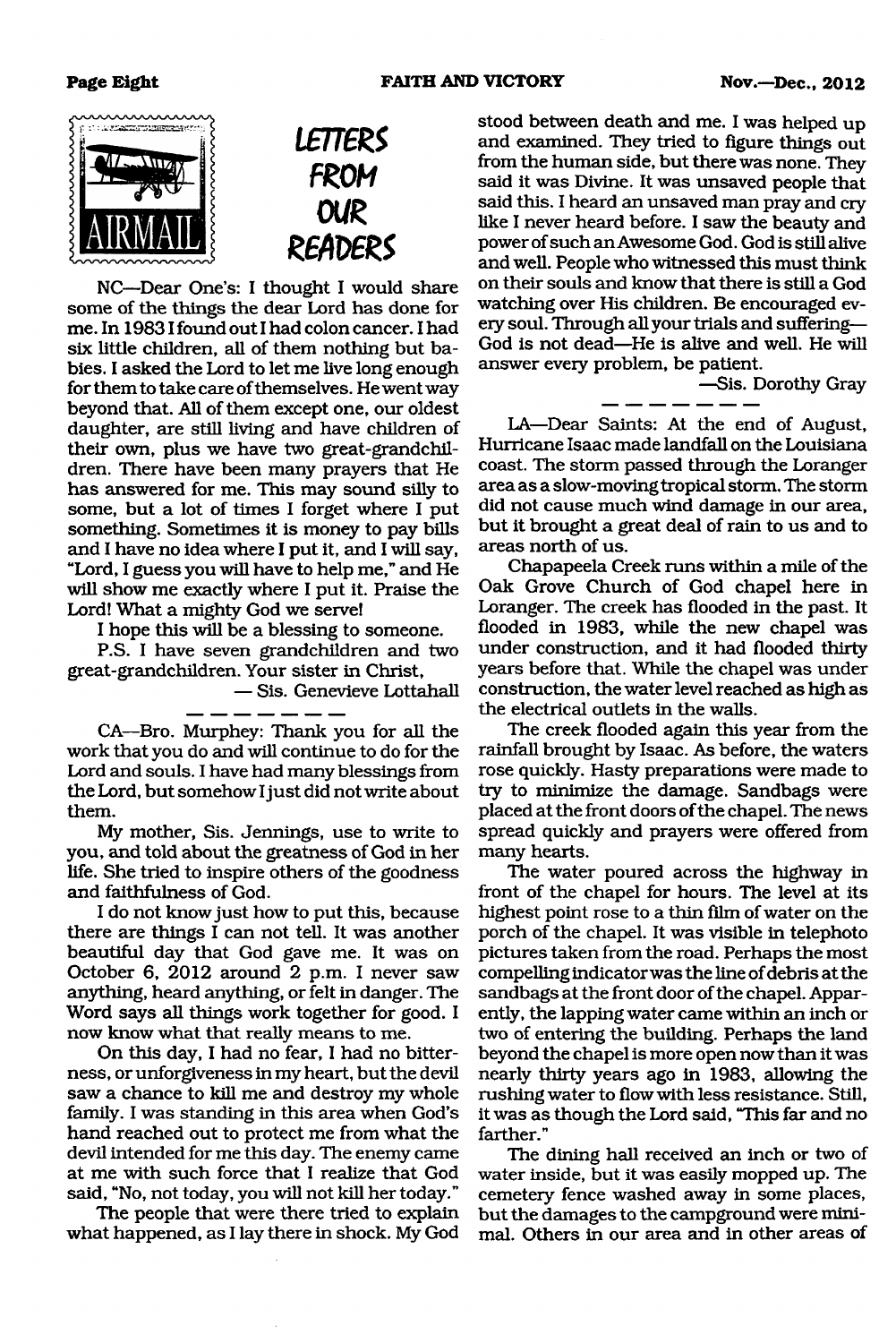**Nov.—Dec.. 2012 FAITH AND VICTORY Page Nine**

southern Louisiana had great losses due to flooding. Our hearts were full of thanksgiving as we met in a dry sanctuary for services on the Sunday following the storm.

We are thankful for the Lord's mercy to us. Please help us send up thanksgiving to Him for His help. He still answers prayer. He still rides on the storm. He still rules the wind and the waves.

It is our longing that this congregation may bum as a candlestick for the Lord in this community. — Oak Grove Church of God, Loranger, Louisiana

KS—Dear Bro. Willie: Greetings in the name of Jesus. Fall has arrived with its different colors and cool temperatures. We have already had some frost and freezing temperatures at night. I thank the Lord for the various seasons that cause us to experience the variations of weather. I am not fond of real cold weather, but I have to accept it like the rest.

The Lord blessed our meeting and we had at least a dozen ministers to attend, at one time or the other, and we heard some stirring messages. I always appreciate the blessings received in meetings. I was able to attend several this summer and fall. We give thanks for the mercy of the Lord and His many blessings. There is nothing that can be compared to salvation and the glory of it. Praise God for His unspeakable gift.

Love, — Sis. Shirley Knight

MO—Dear Bro. Willie & Sis. Neta: I am long overdue in sending my thanksgiving for the Lord blessing me. The last of March I started having trouble with a toothache. When I was able to go to the dentist, he said that I had an infection at the top of a root canal, and told me I needed to be on antibiotics. We did not agree to do that, and went through a battle of affliction, but thank the Lord, He was there and helped us out. I tried a second dentist and he painted an even worse picture than the first one did. He told me I had a serious infection and that I really needed antibiotics. He told me more than once that it could mean my life. All options that he came up with, pull the tooth, redo the root canal, etc. would need me to be on antibiotics. I am real thankful for the peace that the Lord gave me while there and I told him that I felt a real peace about it. Finally he did his best to drain the infection and sent me home. The devil really started bringing in the doubts and dark pictures. When I got home, I turned to the

scripture the Lord had given me the day before—"Why are thou cast down, O my soul? and *why* art thou disquieted within me **hope in God...**God *is* our refuge and strength, a very present help in trouble. **Therefore will not we fear,..."** Psalms 42:5, Psalms 46:1-2.1 then turned the pages of my Bible and my eyes fell on the 12th chapter of Isaiah. "Behold, God *is* my salvation; I will **trust,** and **not be afraid..."** When the devil would bring in fear, I would quote that scripture to him. Thank the Lord, He has blessed so that I was able to get the tooth pulled without the antibiotics. We praise His name.

We also want to thank each one who came to our work day at the Chapel in Webb City this past June. With the Lord's help, we are adding a new sancturary and Sunday School rooms on to the existing Chapel. We are in desperate need of Sunday School rooms. Several came and helped our brethem in getting the walls up, the rafters set, and the roof on including a new roof over the existing chapel. God blessed with protection, and while there were minor injuries, no one was seriously hurt. How we thank Him for His mercy and goodness to us. We also want to thank each one who allowed God to use their hands, strength, and time to be a blessing to us. We praise Him for providing the funds to get the siding on and hopefully get it painted. God is so good. Continue to pray for us and the work of the Lord here at Webb City.

Christian love, -Sis. Anita Adams



**Darius Delano Miller,** bom December 11, 1941, in Homersville, Missouri, passed away Saturday, October 6,2012, at North Oaks Medical Center. He was 70 years old and a resident of Loranger, Louisiana.

He was survived by his wife of 50 years and 10 months, Barbara Bigger Miller; sons and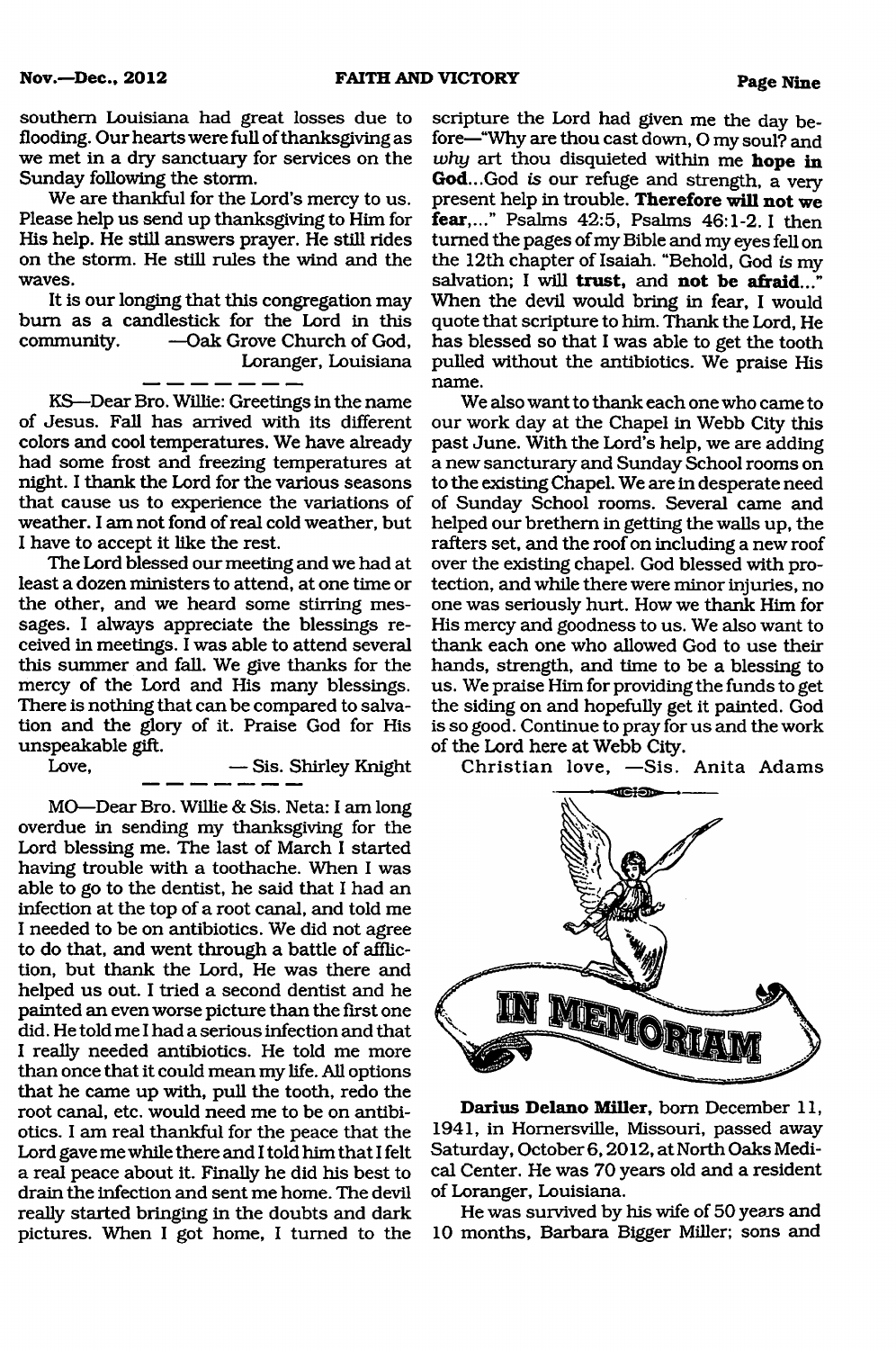daughters-in-law, Scott Miller and Becky, Jeff Miller and Joyce, Robert Miller, Richard Miller and Rachel; grandchildren, Trey and wife Sheri, Olivia, Cope, Spencer, Joshua, and Brody Miller; two great-grandchildren; brothers, Joe and Gerald Miller; sisters, Mary Flynn, Sybilla Humphrey, Aquilla Sorrell, and Cynthia LaCroix.

He was preceded in death by his parents, Cecil and Effie Hampton Miller; brothers, Cecil Cope, Howard Miller, Maxye Miller, and Bobby Miller.

Services were conducted by Bro. Ed Wilson and Bro. Michael Williamson at McKneely & Son Funeral Home in Hammond on October 9, **2012.**

Interment was at Oak Grove Church of God Cemetery in Loranger.

"So teach *us* to number our days, that we may apply *our* hearts unto wisdom." Psalm 90:12

<u> — — — — — — — — — </u>

**Bro. Failos Namaozongo** was bom in August of 1933 at Chiringa, Phalombe in the southern part of Malawi. Seventy-nine years later, on September 24, 2012, he died at the same town of Chiringa after a short illness. Two words can depict his life for us: Missionary, Father.

#### **Missionary**

There was a single idea that encapsulated the whole life of Bro. Failos Namaozongo, dominated him in mind and heart, and gave meaning to his existence and to his actions—the mission and particularly the founding and spreading of the Church of God in Malawi and Mozambique. Bro. Failos dedicated his life to this project and calling to his last breath, which he ended breathing in the evangelism of *The Gospel Truth* through the Church of God.

#### **Father**

As a missionary, Failos felt himself a brother among all. However, he was a spiritual father in the Church of God in Malawi and Mozambique and to the 45 congregations he founded in both Malawi and Mozambique. Upon his death, his charismatic figure continues to awaken the dear brethren "As cold water to a thirsty soul, so *is* good news from a far country" Proverbs 25:25.

It is our profound hope that Bro. Michael Smith and brethren abroad will continue working with the body of the Church of God in Malawi and Mozambique, despite the death of our beloved Failos.

We should always remember Bro. Failos for his kindness. He was courageous and a father and role model to every minister.

After his death the ministers met together, encouraging Bro. Master Gustor to work hand in hand with Sister Alefa (wife to the deceased). Bro. Failos is survived with a wife, Alefa; two children, Efe and Liston; and eight nephews. In addition to being a pastor, he will also be remembered because he was the chief of the clan in the community.

May his soul rest in peace.

—Submitted by Bro. Master Gustor

 $\overline{\phantom{a}}$   $\overline{\phantom{a}}$   $\overline{\phantom{a}}$   $\overline{\phantom{a}}$   $\overline{\phantom{a}}$  .

**Julia Emma Miller Preston, 75, of Danville,** KY died Sunday, October 21, 2012 in Danville. She was the wife of Earl Preston. Bom February 10,1937 in Lincoln County, she was a daughter of the late David and Nancy Whited Miller. In addition to her husband, she is survived by one daughter, Ruth Ann Bryan of Danville; two sisters, Bemiece Johnson of Danville and Lillian Brackett of Lancaster; two granddaughters, Crystal and Michelle Bryan; one niece, Fama Jones; and three nephews, Larry, Michael and Daniel Ray Johnson. She was preceded in death by a sister, Alberta Jones, and a brother-in-law, Darrell Jones.

Sis. Emma cared for her mother, Sis. Nancy Miller, in Danville KY until Sis. Nancy's death in 1990. She was very influenced by her faithful mother's life and death, and began attending services at the little chapel in Junction City, where her mother had gone, seeking help under the ministries of Bro. Gordon and Sis. Sybilla Humphrey and Bro. Curtis and Sis. Bumice Williams. Later, when Bro. Dan and Sis. Angela Gellenbeck were called to help in the work there, she faithfully continued to come to service, bringing her two granddaughters as often as she could. Sis. Emma spent much of her time caring for the sick or elderly. She feared the Lord and continually asked for His help and victory for her soul and body. On her last day, she came to morning service, asking to be anointed and prayed for. She died suddenly that afternoon.

Services were held Wednesday, October 24, 2012 in the Church of God Chapel in Junction City, KY, by Sis. Angela Gellenbeck. Burial was in Buffalo Springs Cemetery, Stanford, KY.

*Note: When Sis. Emma's mother, Sis. Nancy, was dying, she asked Sis. Bumice Williams,*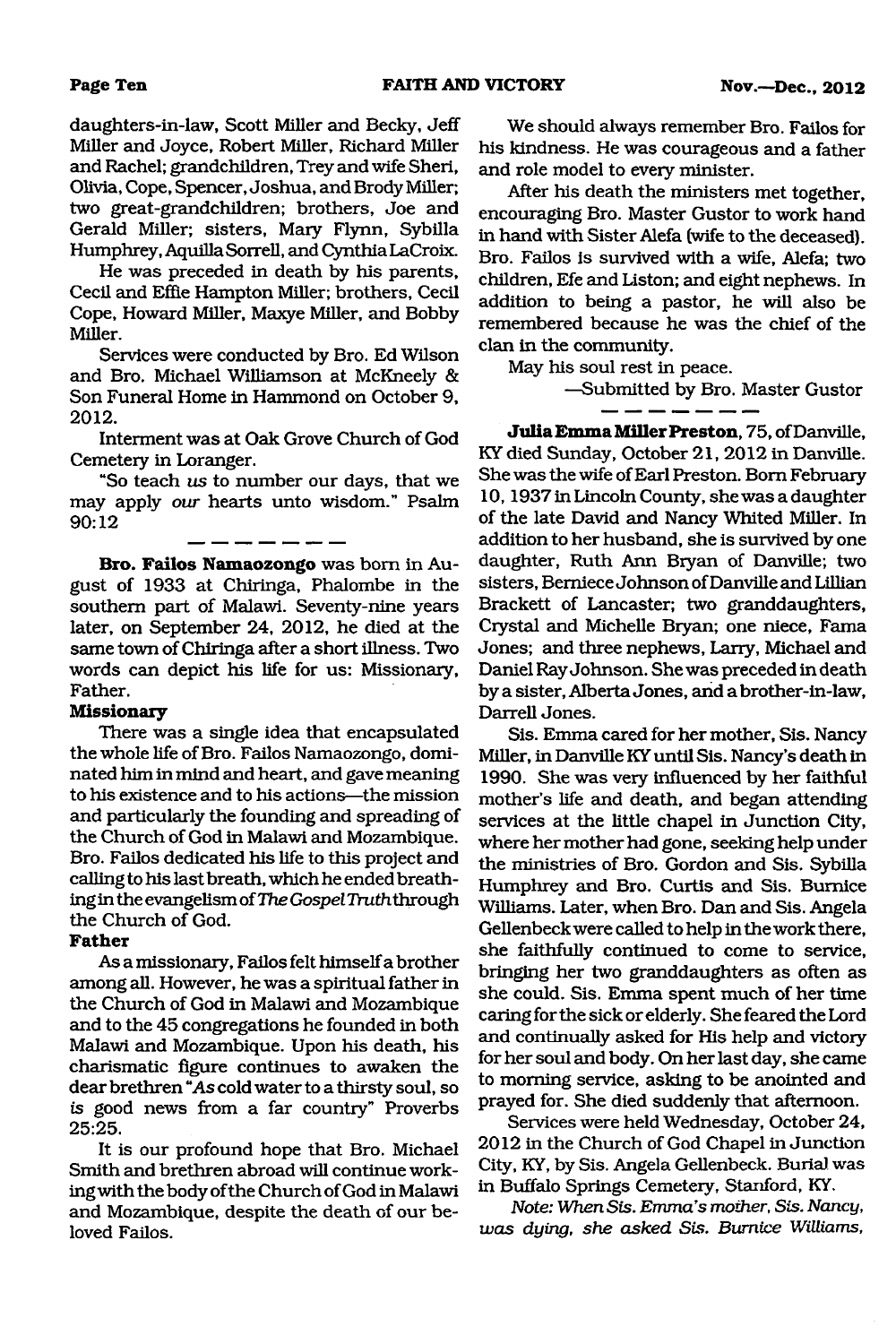"Who *will pray fo r my children when I am gone?" Sis. Williams promised her that she would take that burden, and when we moved here in 1992, the Lord placed that burden on us also. He let us know that a part of our calling here was to honor the dying prayer o f this godly mother. Now two o f her daughters and a great-granddaughter have passed on, each with a heart trusting in the Lord. We desire to be faithful to the remaining members of this family, until all are safe in the Lord.* —*Sis. Angela Gellenbeck*

**A lta Williamson Flynn,** bom July 14,1911, passed away Saturday, June 30,2012. She was 100 years old and a native of Loranger, Louisiana.

She is preceded in death by her husband, Oscar David (O.D.) Flynn; parents, Oscar and Etta Williamson; son, Randall Flynn; granddaughter, Edith Kay Flynn; grand-son-in-law, Bob Baudier; two brothers, LeRoy and Merrill Williamson; six sisters, Myrtis Flynn, LaVeme Manuel, Louella Narretto, Katherine Harmon, Shirley James, and Hazel Savage.

She is survived by her daughter, Ruth Flynn Joiner; daughter-in-law, June Flynn; six grandchildren and ten great-grandchildren; sister, Cwilla James.

Aunt Alta met and married her husband, Oscar David (O.D.) in 1935. They lived in California for a while where O.D. operated a streetcar, and worked for Gladdy McBean spraying pottery. Eventually they moved back to Loranger, living in a small garage while building a house, operating a small dairy and working for Billups Corp. O.D. became sick, and eventually lost a battle to cancer at age 48, three short years after building the house. They were married for 25 years. Alta was a frugal person who learned to manage well and reared her two children on social security income and money from selling eggs, and milk from a cow that she milked.

She was heavily invested in her family and church, and quite a historian. Her children were a real part of her life, and she never really got over the grief of losing her son, Randall. She had a special gift of remembering names and dates of past events of church and family. We will all miss the vital link to the past that she provided.

Ruth was 11 years old when her daddy died. Her mother faithfully cared for her and Randall. As Aunt Alta reached the end of her journey,

Ruth tried to faithfully see to her mother's needs, bringing her orange slices, watermelon, cucumbers and other things that she really enjoyed.

Just two weeks shy of her  $101<sup>st</sup>$  birthday, she passed away. She longed to go on and be with Jesus. She said, "Oh, I want to be ready;" and could be heard singing "I Have Found It Lord In Thee."

She will be sadly missed by all friends and family.

Her funeral was conducted at Oak Grove Church of God chapel in Loranger, the same location her grandfather bought and designated as a church and campground in the late 1890's. It was quite fitting that her funeral service was conducted during the General Southern Camp Meeting held at Loranger.

Brothers Ed Wilson, Michael Williamson, and Steve Elston conducted the ceremony. Burial followed in the adjacent cemetery.

| RY                          | FAITH AND Order Blank VICTORY<br>\$5.00 PER YEAR (6 Issues)                                                                                 |                   |
|-----------------------------|---------------------------------------------------------------------------------------------------------------------------------------------|-------------------|
| <b>CTO</b><br>Ĕ<br>AND      | Mail this form to start or renew your own<br>subscription $-$ give a friend a gift $-$<br>or do both! It only takes a minute.               | ANDIVIORY         |
|                             | Your Name                                                                                                                                   |                   |
| VICTORY FAITH               | Phone $\frac{1}{\sqrt{1-\frac{1}{2}}\cdot\frac{1}{\sqrt{1-\frac{1}{2}}\cdot\frac{1}{2}}\cdot\frac{1}{\sqrt{1-\frac{1}{2}}\cdot\frac{1}{2}}$ | <b>FAITH AND</b>  |
|                             | Start or renew my<br>Faith and Victory subscription.<br>Send a 1-year gift subscription                                                     |                   |
|                             | to the person named below:<br>Gift to_                                                                                                      | <b>VICTORY</b>    |
| FAITH AND VICTORY FAITH AND | <b>Address</b> <sub>-</sub>                                                                                                                 | <b>FAITH</b>      |
|                             | City_<br>$\frac{1}{\sqrt{1-\frac{1}{2}}\sqrt{1-\frac{1}{2}}\sin \frac{1}{2}}$                                                               | <b>AND</b>        |
|                             | <b>Mail Order Blank and remittance to:</b><br><b>Faith Publishing House</b>                                                                 |                   |
|                             | Р. О. Вох 518<br>Guthrie, OK 73044                                                                                                          | VICTO<br><u>ਤ</u> |
|                             | 12/12<br>FAITH AND VICTORY FAITH AND VICTORY                                                                                                |                   |